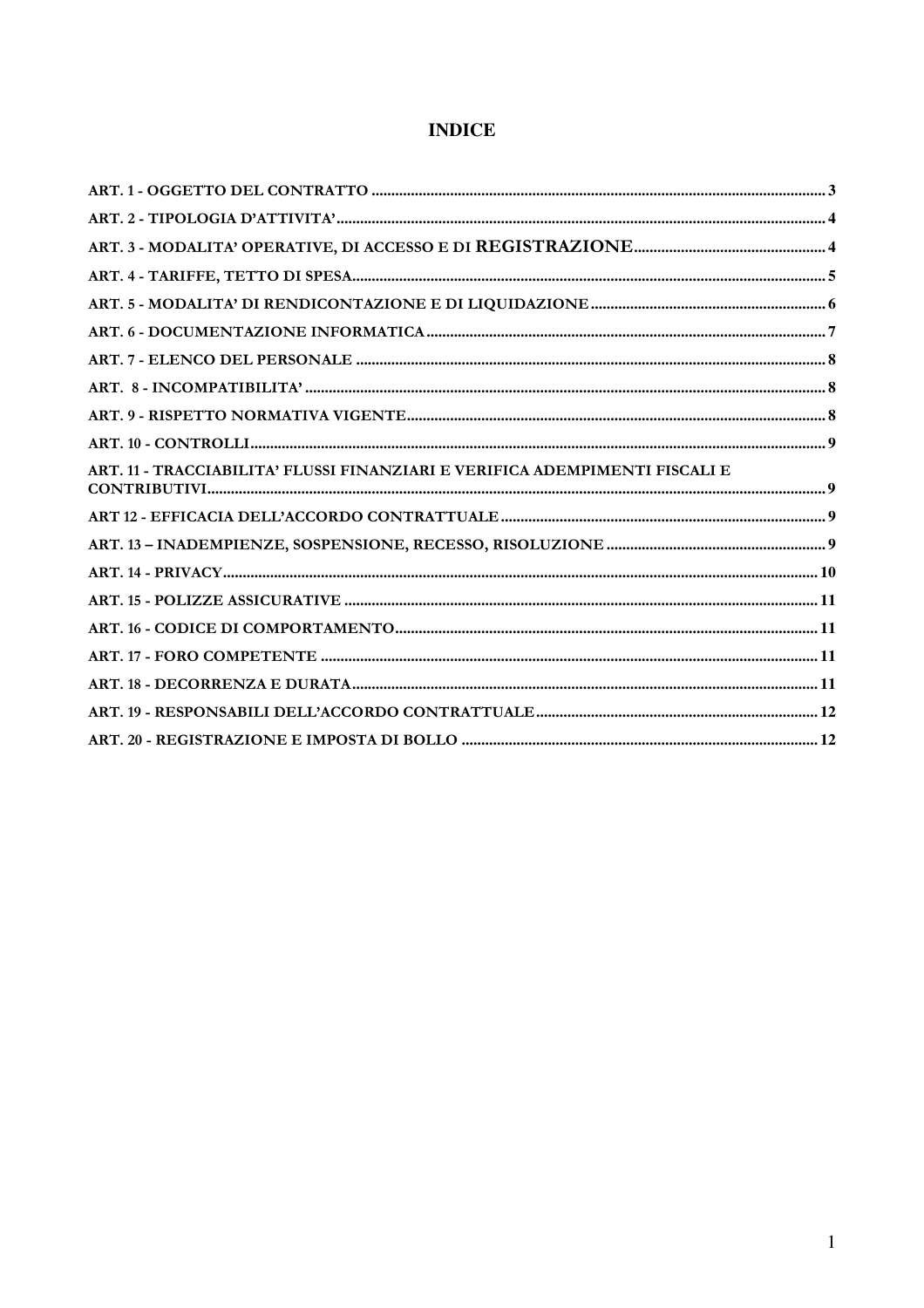#### **ALLEGATO B)**

ACCORDO CONTRATTUALE TRA AZIENDA USL TOSCANA CENTRO E AGRABAH -ASSOCIAZIONE GENITORI PER L'AUTISMO ONLUS - DI PISTOJA PER LA GESTIONE DEL CENTRO DIURNO PSICHIATRICO ART. 26 L. 833/78 DI "CASA DI GELLO" UBICATO NEL COMUNE DI PISTOIA. PERIODO VALIDITA' DAL 01.01.2019 AL 31.12.2020

#### **TRA**

l'Azienda USL Toscana Centro, di seguito denominata "Azienda", codice fiscale e partita IVA 06593810481, con sede legale in Firenze, Piazza Santa Maria Nuova, 1, nella persona della Dr.ssa Lucia Carlini, non in proprio, ma nella sua qualità di Direttore della SOC "Accordi Contrattuali e Convenzioni Privato Accreditato Sanitario e Socio Sanitario" dell'Azienda, delegata alla stipula del presente atto con deliberazione del Direttore Generale n. 1739 del 03.12.2018;

#### $\mathbf{E}$

Agrabah Associazione Genitori per l'Autismo ONLUS, di seguito denominata Associazione, partita IVA 90032470479, con sede legale in Pistoia, via di Santomato 13/B, nella persona del suo Legale Rappresentante Sig. Alvaro Gaggioli, nato a Sambuca Pistoiese (Pistoia) il 12.03.1943 domiciliato per la carica presso la sede dell'Associazione:

#### Visti:

- il D.Lgs n. 502 del 30.12.1992 e successive modifiche e integrazioni;
- l'art. 8-bis c. 3 del D.lgs. n. 229 del 19.6.1999 ove si prevede che "La realizzazione di strutture sanitarie e l'esercizio di attività sanitarie, l'esercizio di attività sanitarie per conto del SSN e l'esercizio di attività sanitaria a carico del SSN sono subordinate, rispettivamente al rilascio delle autorizzazioni di cui all'art. 8-ter, dell'Accreditamento istituzionale di cui all'art. 8-quater, nonché alla stipulazione degli accordi contrattuali di cui all'art. 8-quinquies...";
- la L.R. n. 51 del 5.08.2009 e s.m. "Norme in materia di qualità e sicurezza delle strutture sanitarie: procedure e requisiti autorizzativi di esercizio e sistemi di accreditamento";
- il D.P.G.R. 17 novembre 2016 n. 79/R "Regolamento di attuazione della legge regionale 5 agosto 2009, n. 51 "Norme in materia di qualità e sicurezza delle strutture sanitarie: procedure e requisiti autorizzativi di esercizio e sistemi di accreditamento in materia di autorizzazione e accreditamento delle strutture sanitarie";
- il DPCM 12.01.2017 con il quale sono stati definiti i Livelli Essenziali di Assistenza di cui all'art. 1, comma 7, del D.Lgs 502/92, e, in particolare l'art. 33 comma 2 lettera b del citato DPCM 12.01.2017 ove sono previsti i livelli assistenziali e l'intensità di cura per strutture psichiatriche per trattamenti terapeutico riabilitativi a carattere estensivo;
- la D.G.R.T. n. 504 del 15.05.2017 di recepimento del D.P.C.M. 12.01.2017;
- il Decreto Dirigenziale Regione Toscana nº 8976 del 22.06.2017 di accreditamento del centro diurno psichiatrico Casa di Gello, di seguito denominato Centro, ubicato a Pistoia in via Brandeglio, per nº 20 posti a ciclo diurno;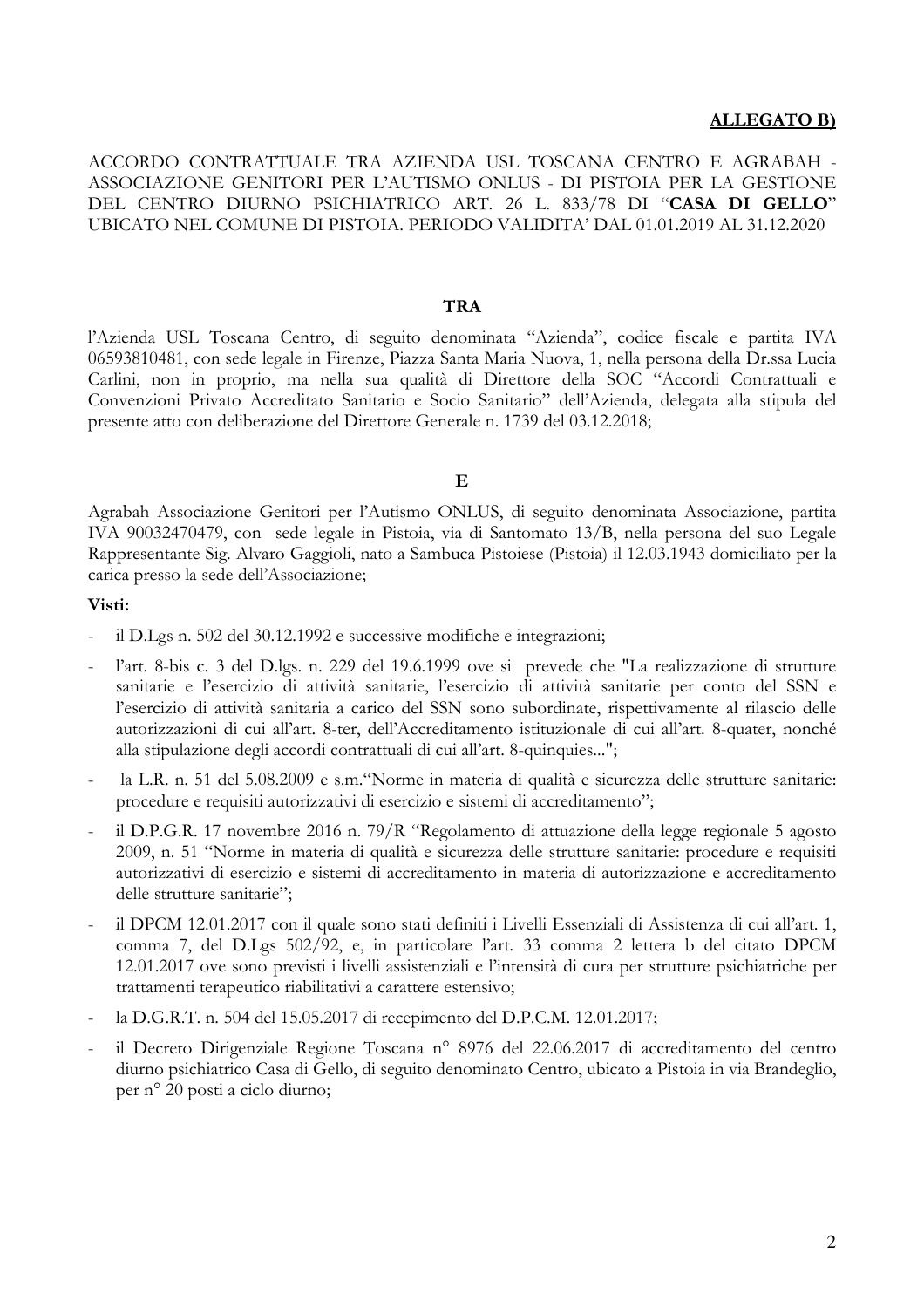#### PREMESSO CHE

- la G.R.T. con le delibere n. 732/97, n. 929/98, n. 952/01, n. 378/05 ha regolamentato negli anni i rapporti tra le Strutture di riabilitazione ex art. 26 L. 833/78 e le Aziende Sanitarie ai sensi del D.lgs.  $502/92;$
- la delibera G.R.T. n. 776 del 6/10/2008 ha recepito l'accordo tra la Regione Toscana, le Aziende U.S.L. ed il Coordinamento dei Centri di Riabilitazione determinando le tariffe massime per le prestazioni di riabilitazione extraospedaliera per il triennio 2008/2010, tariffe tuttora vigenti;
- la delibera G.R.T. n. 265 del 24.3.2003 ha stabilito che le competenze al pagamento degli oneri per le prestazioni residenziali di ricovero fanno carico all'Azienda USL di residenza del cittadino al momento dell'inserimento:
- il Piano Sanitario Regionale 2012 2015 prevede l'assistenza sanitaria riabilitativa finalizzata a consentire al disabile la migliore qualità della vita mediante un progetto e un programma riabilitativo risultante dall'integrazione operativa di diverse competenze professionali coinvolte nella formulazione e nell'attuazione del progetto medesimo;
- l'Azienda si impegna a riconoscere al Centro un tetto complessivo annuale di  $\epsilon$  499.885,44 suddiviso tra prestazioni di riabilitazione semiresidenziale intensiva per adulti con disturbo dello spettro autistico (nº 2.803, pari ad € 400.044,16) e prestazioni di riabilitazione semiresidenziale estensiva per condizioni neuropsichiche croniche (n° 896, pari ad € 99.841,28);
- le attività svolte presso il centro di Gello sono state oggetto di specifici finanziamenti ripetuti negli anni per il progetto sperimentale denominato "Progetto terapeutico integrato di formazione abilitativa in Farm Community";
- il presente intervento è volto a promuovere tutte le azioni necessarie per il superamento della fase di sperimentazione coinvolgendo il suddetto progetto in un processo di evoluzione, passando quindi al consolidamento ed alla strutturazione della rete integrata dei servizi, tenuto conto sia della programmazione del fabbisogno complessivo espresso dall'Azienda tramite i servizi sanitari coinvolti, sia della necessità di rendere le strutture in grado di diversificare al proprio interno l'offerta dei servizi in modo tale da fornire risposte appropriate con il variare del bisogno assistenziale e dell'età degli utenti;
- il Direttore del Dipartimento Salute Mentale e Dipendenze e il Direttore Zona Distretto Pistoiese, con scheda di fabbisogno del 17.09.2018, sottoscritta in data 26.09.2018 per autorizzazione alla stipula del contratto da parte del Vice Direttore Sanitario, corredata da relazione del Direttore Zona Distretto Pistoiese, hanno attestato che il Centro di Casa di Gello è in grado di garantire a soggetti maggiorenni prestazioni di riabilitazione semiresidenziale di elevata intensità per autismo accanto a prestazioni di riabilitazione semiresidenziale estensiva per patologia neuropsichica ed hanno attestato altresì il positivo andamento della gestione del servizio nel periodo contrattuale fino ad oggi vigente e l'impossibilità di reinternalizzare il servizio in oggetto, oltre a riconoscere il ruolo essenziale della struttura in relazione alla tipologia di utenza ed alla collocazione territoriale;
- con delibera del Direttore Generale n. 1739 del 03.12.2018 è stata approvata la stipula del presente atto con la determinazione dei volumi economici per il periodo di validità;

# TANTO PREMESSO SI CONVIENE E SI STIPULA QUANTO SEGUE: ART. 1 - OGGETTO DEL CONTRATTO

Le premesse costituiscono parte integrante e sostanziale del presente accordo contrattuale.

Le parti convengono che oggetto del presente contratto è la gestione del centro di riabilitazione funzionale accreditato per nº 20 posti a ciclo diurno per soggetti con autismo, denominato Centro Casa di Gello, ubicato a Pistoia in via di Brandeglio.

Presso il Centro saranno svolte, su base annua, le seguenti attività: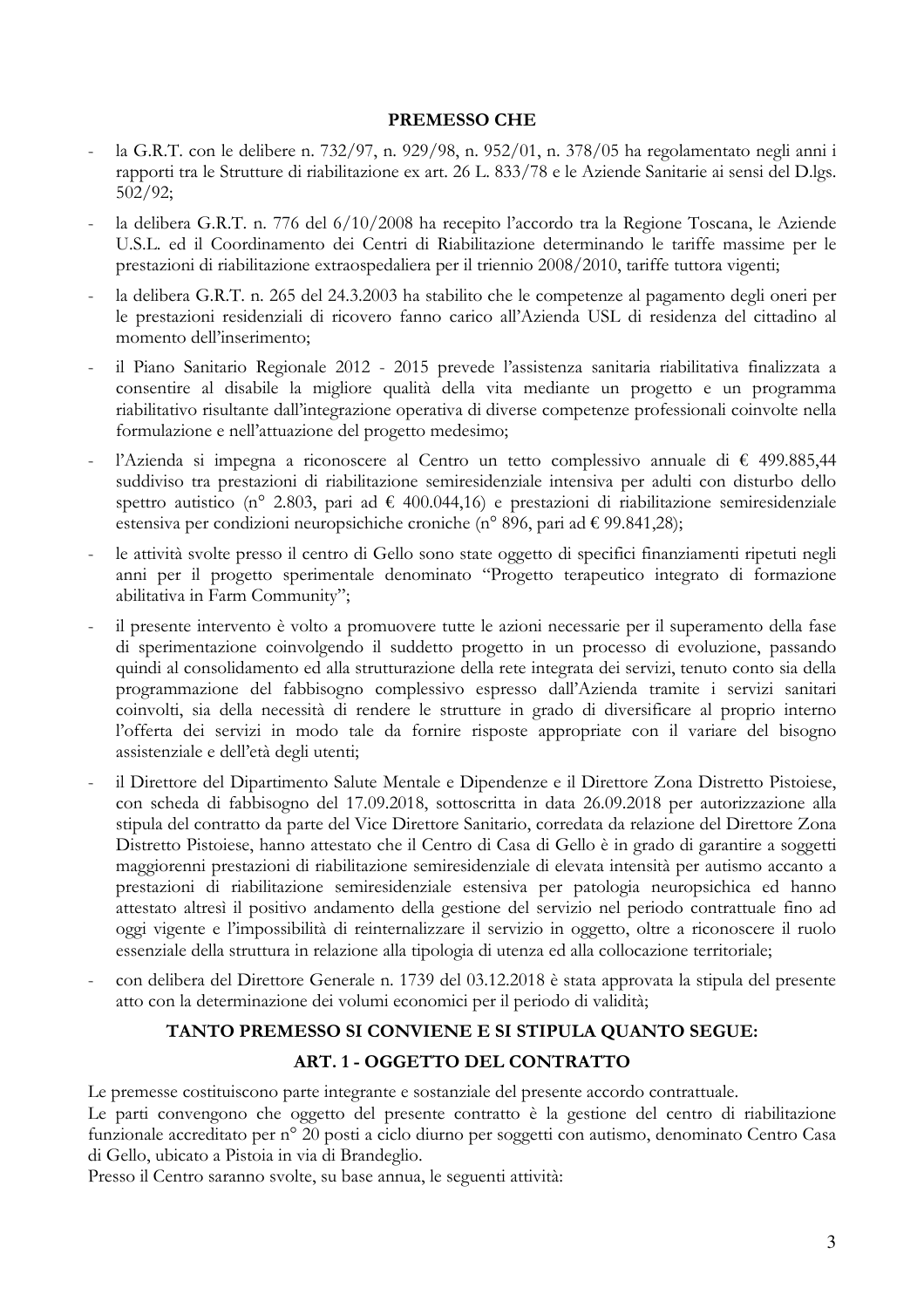- · prestazioni di riabilitazione semiresidenziale intensiva per adulti con disturbo dello spettro autistico in carico al Dipartimento Salute Mentale e Dipendenze - UFC Salute Mentale Adulti (nº 2.803, pari ad  $\in$  400.044,16);
- · prestazioni di riabilitazione semiresidenziale estensiva per condizioni neuropsichiche croniche per adulti con disturbo dello spettro autistico in carico al Dipartimento Salute Mentale e Dipendenze -Area/UFC SMA (n° 896, pari ad € 99.841,28);

Il presente contratto è unico, è rivolto agli utenti iscritti al Servizio Sanitario Nazionale ed ha validità in ambito regionale e nazionale.

La competenza al pagamento degli oneri per le prestazioni di cui al presente accordo fa carico all'Azienda USL di residenza del cittadino, come da delibera G.R.T. n. 265 del 24.3.2003.

## ART. 2 - TIPOLOGIA D'ATTIVITA'

L'Associazione si impegna a mettere a disposizione dell'Azienda per i residenti nella Regione Toscana prestazioni di riabilitazione, diversificando l'attività come sotto specificato:

- n. 2.803 prestazioni annue di riabilitazione semiresidenziale intensiva per adulti con disturbo dello spettro autistico;
- n. 896 prestazioni di riabilitazione per adulti semiresidenziale estensiva per condizioni neuropsichiche.

Per quanto riguarda i codici prestazione e le relative tariffe si fa riferimento alla DGRT 776/2008.

L'Associazione si impegna ad assicurare le prestazioni specificatamente dirette al recupero funzionale dell'assistito secondo l'intensità e la durata previste dal documento Aziendale PDTA.AGC.02 "Percorso Diagnostico Terapeutico Assistenziale per la gestione del paziente con i disturbi dello spettro autistico (DSAut)", che verrà consegnato da parte dell'Azienda all'Associazione in sede di stipula, secondo la lista d'attesa predisposta dal Direttore dell'UF SMA o suo delegato sulla base di una diagnosi di disturbo dello spettro autistico (ICD 10 F84). In caso di aggiornamento dei suddetti protocolli sarà cura del Direttore dell'UF SMA di Pistoia fornirli all'Associazione.

Lo specialista Psichiatra dell'UFSMA, con la collaborazione delle altre professionalità necessarie, predisporrà il PTRI in cui verranno definiti, sulla base del profilo funzionale e adattivo, i bisogni riabilitativi in termini di obiettivi e tipi di interventi, anche con il coinvolgimento dei familiari, secondo quanto previsto dal sopra richiamato PDTA. Le équipe dell'UFC SMA e del Centro concorderanno, al momento dell'avvio del progetto, i successivi incontri di rivalutazione multiprofessionale.

L'Associazione per svolgere i propri compiti mette a disposizione le strutture, le attrezzature tecniche ed il personale qualificato nel rispetto del rapporto personale/utenza così come previsto dalla citata Delibera 732/97, allegato A). Inoltre il Centro opera nel rispetto dei requisiti strutturali, impiantistici e organizzativi di cui all'allegato A, punto D.1, del D.P.G.R. n. 79/R del 17.11.2016.

Tenuto conto delle esigenze individuali dei soggetti, il Centro intende promuovere e assicurare i diritti della persona con disabilità sulla base dei principi di eguaglianza, non discriminazione e inclusione sociale, facilitare l'accesso all'istruzione scolastica, all'orientamento, alla qualificazione e riqualificazione professionale degli assistiti, secondo le normative nazionali e regionali ai fini del possibile inserimento nell'attività lavorativa. Tali finalità potranno essere perseguite anche attraverso specifici progetti, in collaborazione con le Istituzioni pubbliche e quelle preposte alla formazione, secondo le finalità di cui alla Legge Regionale nº 60/2017.

Il Centro effettua, di norma, un orario di apertura dal lunedì al venerdì dalle ore 9.00 alle ore 17.00. per 50 settimane all'anno.

# ART. 3 - MODALITA' OPERATIVE, DI ACCESSO E DI REGISTRAZIONE

Le prestazioni di riabilitazione si avvalgono di varie metodiche e tecnologie che vengono applicate sulla base del programma preventivo e delle risposte individuali del paziente. L'ammissione dei pazienti al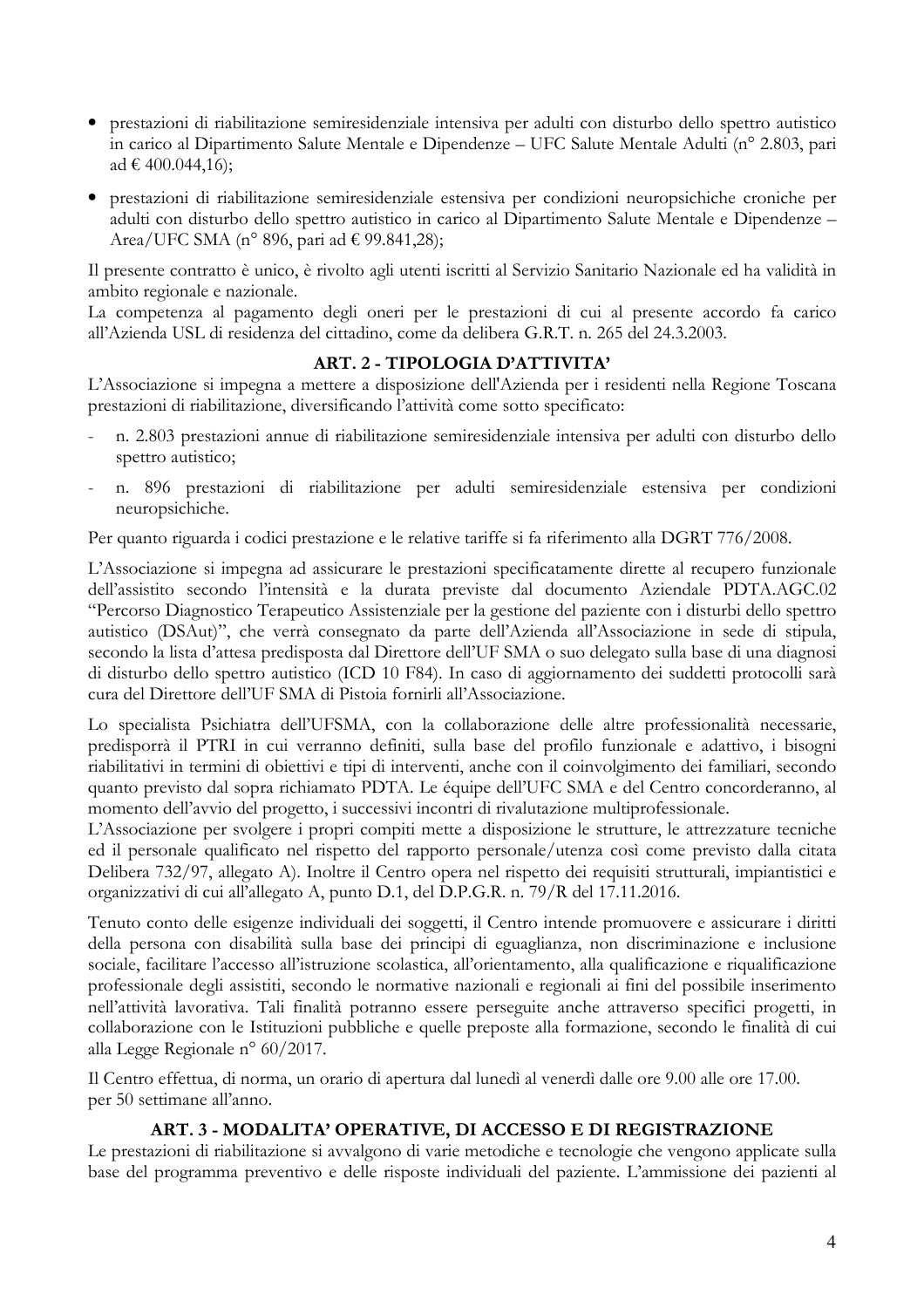Centro è subordinata all'autorizzazione rilasciata dalle competenti strutture dell'Azienda USL di residenza secondo le procedure di accesso definite dall'Azienda USL Toscana Centro.

Come sopra descritto, il piano di trattamento deve contenere la diagnosi, la descrizione della disabilità, gli obiettivi del trattamento, la durata complessiva, le modalità di verifica, una descrizione della tipologia/intensità degli interventi specifici ritenuti necessari, in base al profilo funzionale del soggetto (abilità intellettive, comorbilità psichiatriche, capacità comunicative, relazioni sociali, competenze scolastiche acquisite). Gli obiettivi dovranno essere stabiliti sulla base dei bisogni di sostegno nelle diverse dimensioni.

Il Centro non potrà iniziare il trattamento fino a data successiva a quella di autorizzazione all'ammissione.

La documentazione occorrente per l'autorizzazione e per la prosecuzione dei trattamenti deve essere trasmessa via mail al competente ufficio dell'Azienda.

### Modalità specifiche di accesso:

## ACCESSO ALLA RIABILITAZIONE SEMIRESIDENZIALE INTENSIVA

L'accesso è consentito ai soggetti maggiorenni con disturbo dello spettro autistico per periodi di durata variabile per moduli di sei mesi fino ad un massimo di tre anni.

L'accesso è consentito anche ad assistiti in trattamento da più di tre anni solo se:

- in fase di aggravamento e/o riacutizzazione della sintomatologia di base in relazione alla instabilità del quadro clinico;
- oggetto di specifici programmi che prevedano dimissioni per rientro in famiglia o per trasferimento  $\Box$ ad altre strutture o passaggio ad una struttura intermedia per disabili.

# ACCESSO ALLA RIABILITAZIONE SEMIRESIDENZIALE ESTENSIVA

L'accesso è consentito ai soggetti maggiorenni, fino all'età massima di 65 anni, con disturbo dello spettro autistico per periodi di durata variabile per moduli di sei mesi fino ad un massimo di cinque anni.

L'accesso è consentito anche ad assistiti in trattamento da più di cinque anni solo se:

- in fase di aggravamento e/o riacutizzazione della sintomatologia di base in relazione alla instabilità del quadro clinico;
- oggetto di specifici programmi che prevedano dimissioni per rientro in famiglia o per trasferimento  $\overline{a}$ ad altre strutture o passaggio ad una struttura intermedia per disabili.

Ai fini dell'accesso al Centro i competenti servizi dell'Azienda definiscono i bisogni, gli obiettivi sanitari riabilitativi della persona, nonché la durata presunta dell'intervento.

L'accesso al Centro avverrà a seguito di autorizzazione rilasciata dai competenti servizi Aziendali, secondo le procedure di accesso definite dall'Azienda. Eventuali variazioni alla tipologia di trattamento riabilitativo dovranno essere ugualmente autorizzati dai competenti servizi dell'Azienda.

Almeno ogni 6 mesi i competenti servizi dell'Azienda che hanno richiesto il trattamento effettuano verifiche sullo stato di attuazione del PTRI e predispongono eventuali modifiche al trattamento e alla sua durata.

#### ART. 4 - TARIFFE, TETTO DI SPESA

Le tariffe di riferimento per le prestazioni erogate nell'anno 2018 sono quelle stabilite dalla Delibera GRT n. 776 del 06.10.2008 e restano valide fino a diversa disposizione regionale.

All'interno del tetto finanziario di cui al successivo capoverso le parti concordano che, stante il rispetto da parte del Centro del rapporto personale/utenza ai parametri della Delibera GRT 732/1997 e di quanto disposto dal Regolamento 79/R per i requisiti strutturali, organizzativi e tecnologici, le prestazioni erogate verranno remunerate secondo le tariffe previste dalla citata Delibera 776/2008 in base alla tipologia di trattamenti effettuati ed al numero di utenti, così come previsto all'art. 2 del presente accordo.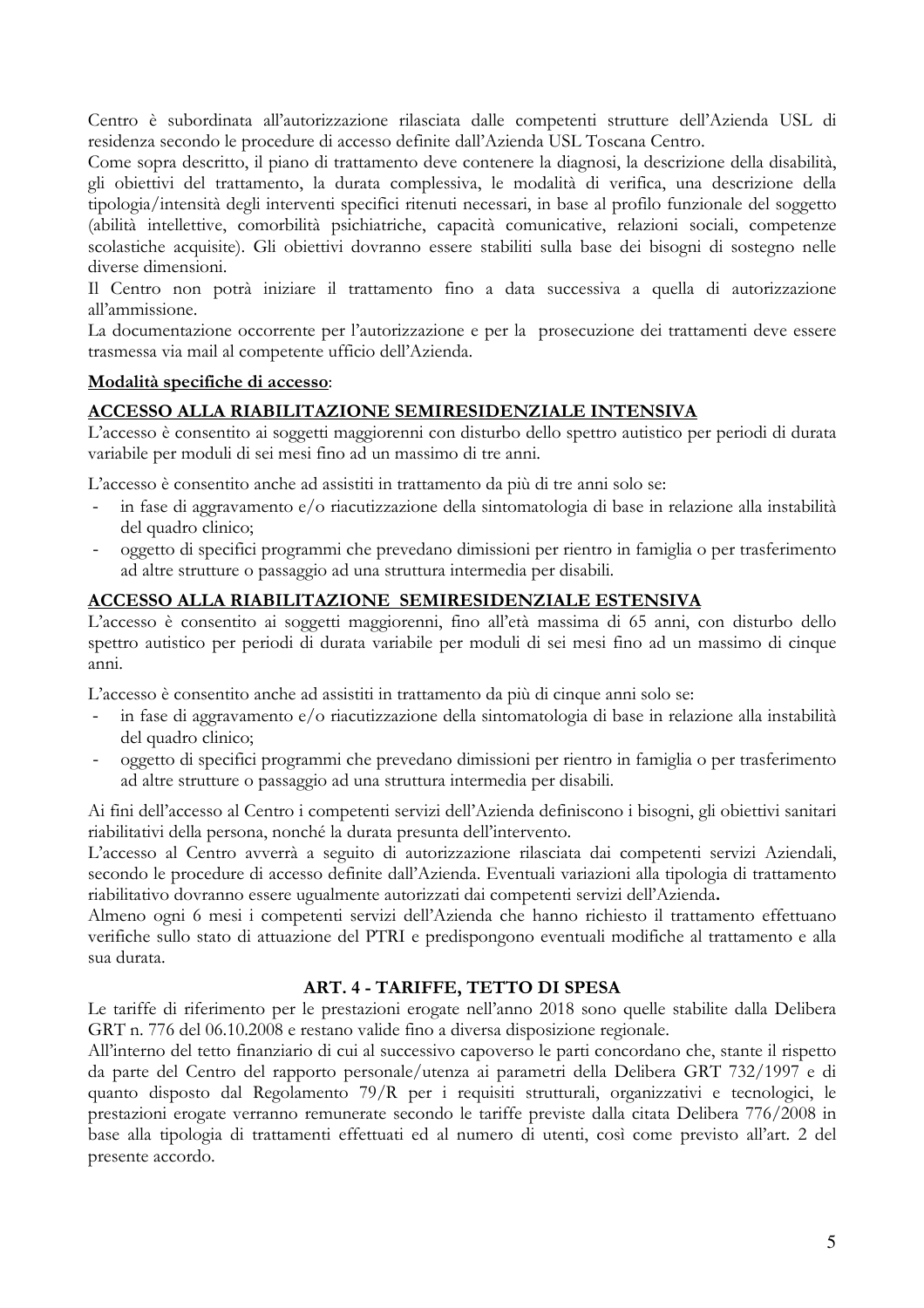L'Associazione accetta per l'intera durata del contratto il tetto finanziario annuo massimo di  $\epsilon$  $499.885,44 =$  (quattrocentonovantanovemilaottocentoottantacingue, 44), in esenzione IVA art 10 DPR 633 del 26.10.72 e s.m.i.. Il tetto di spesa è suddiviso tra prestazioni di riabilitazione semiresidenziale intensiva per adulti con disturbo dello spettro autistico (nº 2.803, pari ad € 400.044,16) e prestazioni di riabilitazione semiresidenziale estensiva per condizioni neuropsichiche croniche (n° 896, pari ad € 99.841.28).

Fermo restando il tetto economico annuale massimo, a regime, di  $\epsilon$  499.885,44 per ambedue le tipologie di prestazioni di cui sopra, è prevista la possibilità di variare il numero delle prestazioni rispetto a quanto indicato al precedente capoverso, tenendo presente che comunque il bisogno viene espresso dai servizi Aziendali che dispongono le prestazioni, come specificato all'art. 2 del presente contratto, soprattutto tenendo conto del carattere innovativo del presente accordo contrattuale rispetto ai precedenti.

Al fine di garantire la continuità del servizio e rispondere alle richieste degli utenti, le parti concordano di prevedere un periodo transitorio di sei mesi per la piena attuazione di quanto previsto nel presente contratto, come specificato al seguente art. 18.

Le parti concordano che verranno remunerate esclusivamente le prestazioni effettivamente erogate e l'Azienda si intende esonerata da ogni obbligo nei confronti della struttura per l'attività eseguita oltre il volume finanziario assegnato.

Per l'anno 2018 il tetto di spesa è quello previsto dalle deliberazioni del Direttore Generale dell'Azienda n°278 del 15.2.2018 e n°1083 del 18.7.2018.

L'Associazione concorda che non vanterà nessun credito eccedente tale volume, salvo diverso accordo, regolarmente formalizzato, con l'Azienda.

L'utilizzo di quanto previsto nel presente accordo non costituisce vincolo ma una possibilità per l'Azienda, e resta inteso che l'attivazione degli inserimenti e delle prestazioni è pertinenza della stessa che valuterà la sussistenza delle condizioni per disporne l'utilizzo.

La spesa a totale carico del SSN permane fino alla necessità di erogazione di prestazioni sanitarie, ovvero fino alla dichiarazione di cessazione dell'intervento da parte del medico.

Per quanto riguarda la remunerazione delle prestazioni si precisa che:

- · l'intera tariffa è corrisposta per la presenza dell'utente, di regola, per l'intera giornata;
- · la frequenza per metà giornata verrà remunerata al 50%;
- · la frequenza degli utenti, giornata intera o parziale, dovrà risultare dal documento riepilogativo mensile delle presenze di cui al successivo articolo, predisposto dalla struttura e verificato e sottoscritto dal Responsabile sanitario dell'Azienda per il contratto, come specificato al successivo art. 5.

# ART. 5 - MODALITA' DI RENDICONTAZIONE E DI LIQUIDAZIONE

L'Associazione dovrà trasmettere entro il 10 di ogni mese al responsabile sanitario del contratto per l'Azienda, i rendiconti delle prestazioni effettuate nel mese precedente.

Il rendiconto mensile dovrà:

- essere suddiviso tra semiresidenziale intensivo ed estensivo;
- riportare l'elenco nominativo degli utenti con indicate le date in cui l'utente ha effettuato la prestazione, la tariffa applicata, la data di ammissione/inizio trattamento e la data di dimissione/fine trattamento, tenuto conto di quanto indicato al precedente articolo, ultimo comma.
- essere suddiviso, eventualmente, tra residenti nell'Azienda USL Toscana Centro e residenti nelle altre Aziende della Regione.

I suddetti rendiconti dovranno essere debitamente sottoscritti dal legale rappresentante dell'Associazione e certificati dal Direttore Sanitario del Centro. Il Responsabile Sanitario del contratto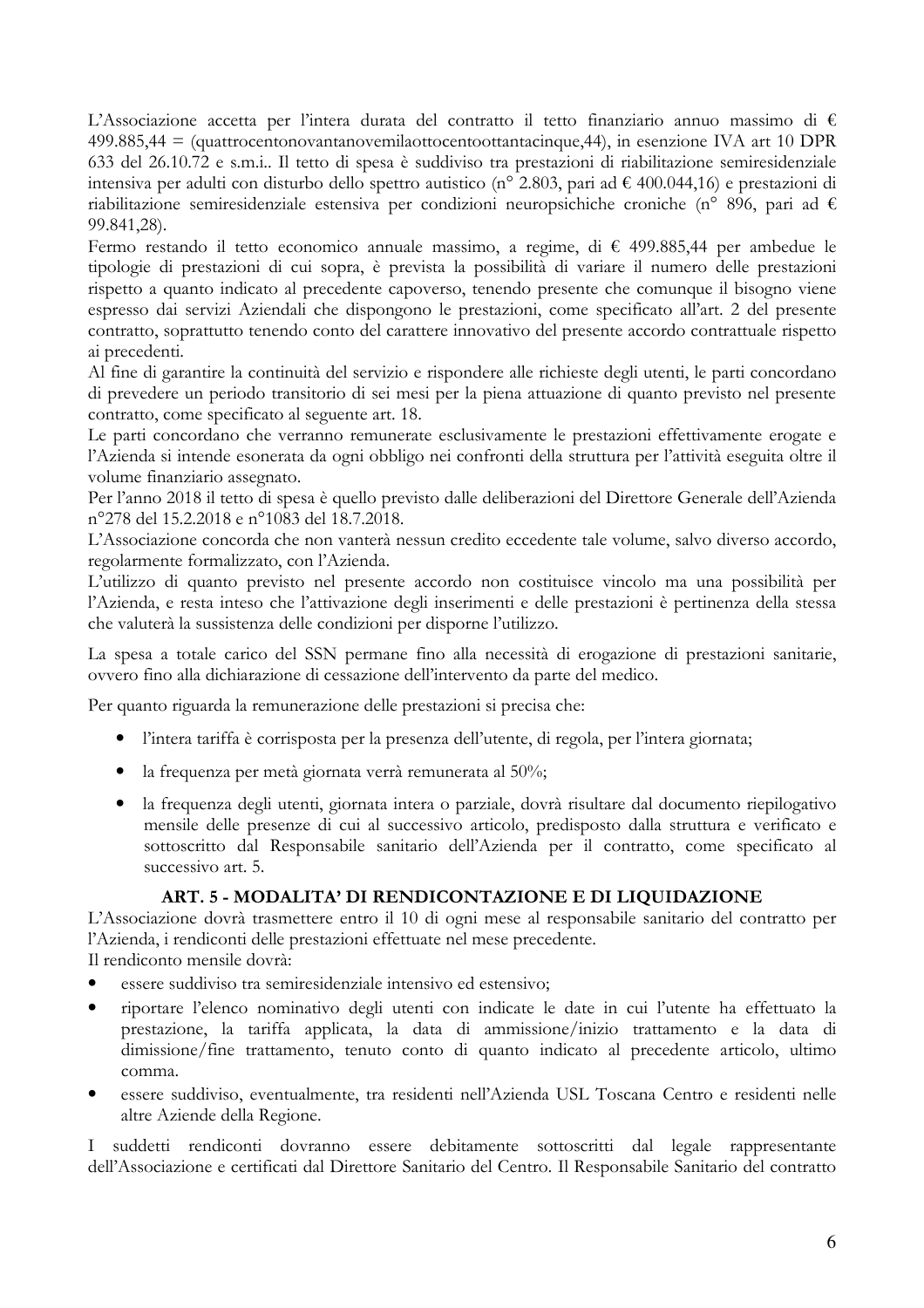per l'Azienda verifica che gli interventi prestati corrispondano alle previsioni del relativo PTRI, attestando mensilmente l'effettuazione di tale verifica.

L'Azienda di norma si impegna al pagamento delle prestazioni rese ai cittadini residenti in ambito regionale, rientranti nelle "compensazioni" intraregionali, sulla base delle indicazioni regionali in materia.

Le prestazioni rese in favore di residenti in altre Regioni dovranno essere autorizzate e fatturate dall'Associazione alle Aziende USL di residenza dell'assistito.

Ai sensi di quanto previsto dall'art. 6 comma 6 del Decreto MEF n. 55 del 3/4/2013, così come modificato dall'art. 25 del D. L. n. 66 del 24/4/2014 (convertito nella L. n. 89 del 23/6/2014) la struttura provvederà alla fatturazione elettronica dell'attività tramite il Sistema di Interscambio (SdI).

La fattura elettronica dovrà essere indirizzata al codice univoco identificativo dell'Azienda che è 08V1K8 Sarà cura dell'Azienda comunicare eventuali variazioni al codice univoco.

La struttura si impegna inoltre a seguire tutte le indicazioni comunicate dall'Azienda su tale materia.

Eventuali contestazioni dovranno essere formalizzate entro 30 giorni dal ricevimento della suindicata quantificazione.

L'Azienda provvederà, purché sia stato rispettato dall'Associazione quanto previsto dai precedenti articoli, a pagare le competenze regolarmente fatturate, corrispondenti alle prestazioni effettivamente erogate entro 60 giorni dal ricevimento della fattura.

In caso di ritardato pagamento saranno applicati gli interessi di cui al D. Lgs N. 231 del 2002.

I termini di decorrenza sono interrotti in caso di contestazioni.

L'Azienda accetta l'eventuale cessione da parte dell'Associazione dei diritti di credito e di ogni altro diritto derivante a suo favore dal presente contratto e/o del contratto stesso a Banche, Società di Factoring, di Leasing o altre istituzioni finanziarie e l'Azienda si impegna a sottoscrivere la modulistica richiesta a tal fine dalla Società cessionaria.

Resta inteso che l'Associazione rimarrà solidamente responsabile con la Società cessionaria per l'adempimento in favore dell'Azienda delle obbligazioni tutte derivanti dal presente contratto.

#### ART. 6 - DOCUMENTAZIONE INFORMATICA

L'Associazione è obbligata a fornire, concordando la modalità, i dati di attività di cui all'art. 5 e quelli ulteriori ritenuti necessari, secondo i tracciati record forniti dall'Azienda e conformi al tracciato regionale.

L'Associazione è tenuta inoltre a fornire i dati di attività e di struttura dei presidi che erogano prestazioni di tipo ex art. 26 L. 833/78 o RSD, secondo i contenuti e nel rispetto delle scadenze e delle modalità di trasmissione previste:

a) dalle disposizioni Ministeriali (D.M. 23/12/1996 "Modelli di rilevazione delle attività gestionali ed economiche delle Unità Sanitarie Locali e delle Aziende Ospedaliere: Modello RIA.11") entro il 20 Gennaio dell'anno successivo a quello di riferimento;

b) da quelle Regionali:

Delibera G.R.T. n. 659/01 e successive modifiche ed integrazioni;

Delibera G.R.T. n. 595/05 che identifica i percorsi assistenziali per percorso 3 (art. 26 899/79); Delibera G.R.T. n. 833/16 che detta le nuove scadenze:

- mensili: trasmissione in Regione entro la fine del mese successivo a quello di erogazione;
- i consolidati di attività vengono definiti dalla Regione Toscana con i dati trasmessi dagli enti preposti entro il 5 febbraio dell'anno successivo a quello di erogazione.

Le date sopra indicate si riferiscono alla trasmissione in Regione, quindi l'Associazione deve provvedere almeno 10 giorni prima per permettere l'analisi della correttezza e l'invio.

c) Legge Regionale n.  $51/2009$  e requisiti previsti nel Regolamento 79/r;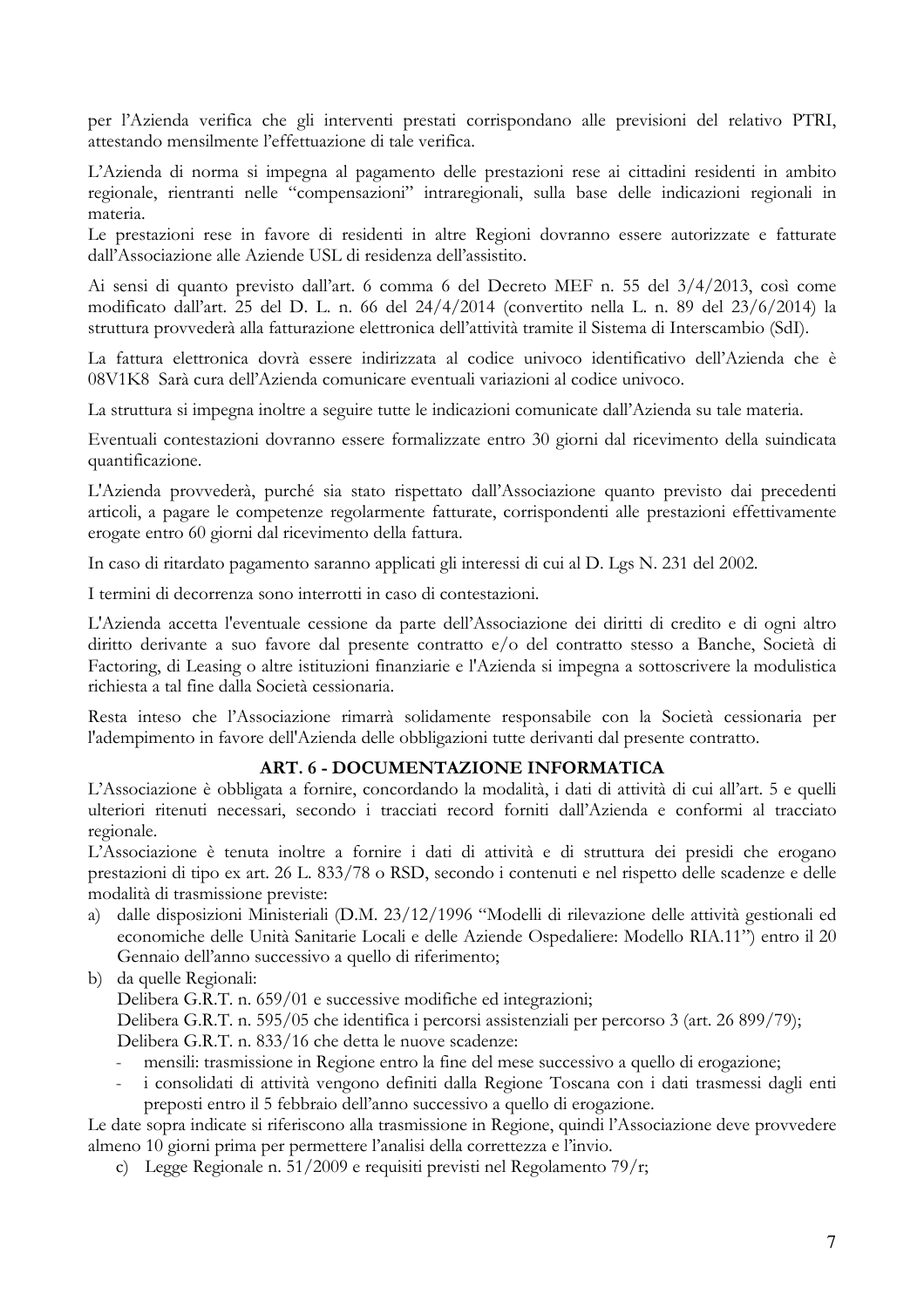d) da eventuali ulteriori disposizioni Regionali e Ministeriali che dovessero intervenire in itinere.

Poiché l'Azienda ai sensi della L. 449 del 27.12.1997 (art. 32 comma 2) è obbligata a raccogliere e trasmettere i suddetti dati, pena l'applicazione di sanzioni relative a ritardo o a mancato invio dei Flussi Informativi, l'Associazione, a sua volta, è obbligata alla trasmissione dei dati che compongono i flussi di attività e le necessarie informazioni a corredo di questi.

# ART. 7 - ELENCO DEL PERSONALE

L'Associazione comunicherà all'Azienda, due volte nell'anno. l'elenco del personale che opera al suo interno con rapporto di lavoro subordinato o di altra forma legale di idonea collaborazione. In tale elenco verrà indicato il personale che ha scelto di esercitare anche in regime di libera professione. Le eventuali modifiche verranno comunicate tempestivamente. Il primo elenco verrà consegnato all'Azienda in sede di stipula del contratto.

#### Art. 8 - INCOMPATIBILITA'

L'Associazione si impegna, nei rapporti con i propri dipendenti, all'osservanza di tutta la normativa nazionale vigente in materia di lavoro, della Legge 189 del 30.07.2002, D.Lgs 276 del 10.09.2003 e prende atto che, ai sensi dell'art. 4, comma 7 della Legge 30.12.1992 n. 412, così come richiamato dall'art. 8, comma 9, del D.Lgs 502/92 e modificazioni e dell'art. 1, comma 5 della Legge 23.12.96 n.662:

- l'attività libero professionale dei medici dipendenti dal Servizio sanitario nazionale non è a) consentita nell'ambito delle proprie strutture, anche per attività o prestazioni riferite a branche non oggetto del presente contratto;
- $b)$ il rapporto di lavoro, dipendente o convenzionato, con il Servizio Sanitario Nazionale, è incompatibile con l'esercizio di attività o con la titolarità o con la compartecipazione delle quote di imprese che possono configurare conflitto di interessi con lo stesso.

L'Associazione, ai sensi dell'art. 1, comma 19, della Legge 23.12.1996 n. 662, documenta la stato del proprio organico a regime con il quale ha la capacità di garantire l'erogazione delle prestazioni nel rispetto delle incompatibilità previste dalla legislazione vigente. Si impegna a non utilizzare personale incompatibile ed a verificare tale stato mediante l'acquisizione di apposita dichiarazione sostitutiva scritta, resa dai soggetti comunque operanti nella struttura, dalla quale risulti la situazione lavorativa degli stessi e a darne comunicazione con apposita dichiarazione ai sensi ai sensi del D.P.R. 445/2000 all'Azienda entro il 31 gennaio di ogni anno.

### ART. 9 - RISPETTO NORMATIVA VIGENTE

Le attività all'interno del Centro devono essere condotte nel pieno rispetto della legge sulla trasparenza (D.Lgs. n. 33 del 14 Marzo 2013 e successive modificazioni), sul procedimento amministrativo (Legge n. 241 del 7/8/1990 e successive modificazioni), della legge sulla protezione dei dati personali e della normativa sulla privacy, provvedendo ad acquisire da parte dell'utente consenso scritto al trattamento dei dati personali e sensibili. E' fatto divieto all'Associazione di utilizzare le informazioni assunte nell'espletamento delle attività per fini diversi da quelli inerenti l'attività stessa. Ulteriori specifiche sono indicate nel successivo art. 14.

Per quanto riguarda i requisiti inerenti la normativa sulla sicurezza e di prevenzione incendi l'Associazione garantisce tutti gli obblighi derivanti dal D.Lgs. 81/2008 e successive integrazioni, anche relativamente alla gestione delle emergenze, alla prevenzione incendi e del primo soccorso.

Gli obblighi relativi ad interventi strutturali, impiantistici e di manutenzione necessari per assicurare ai sensi del D.Lgs. 81/2008 la sicurezza dei locali del Centro, sono a carico dell'Associazione che si impegna ad adeguare la struttura, il personale e l'organizzazione secondo le normative nazionali e regionali che potranno intervenire nel periodo di vigenza del presente atto.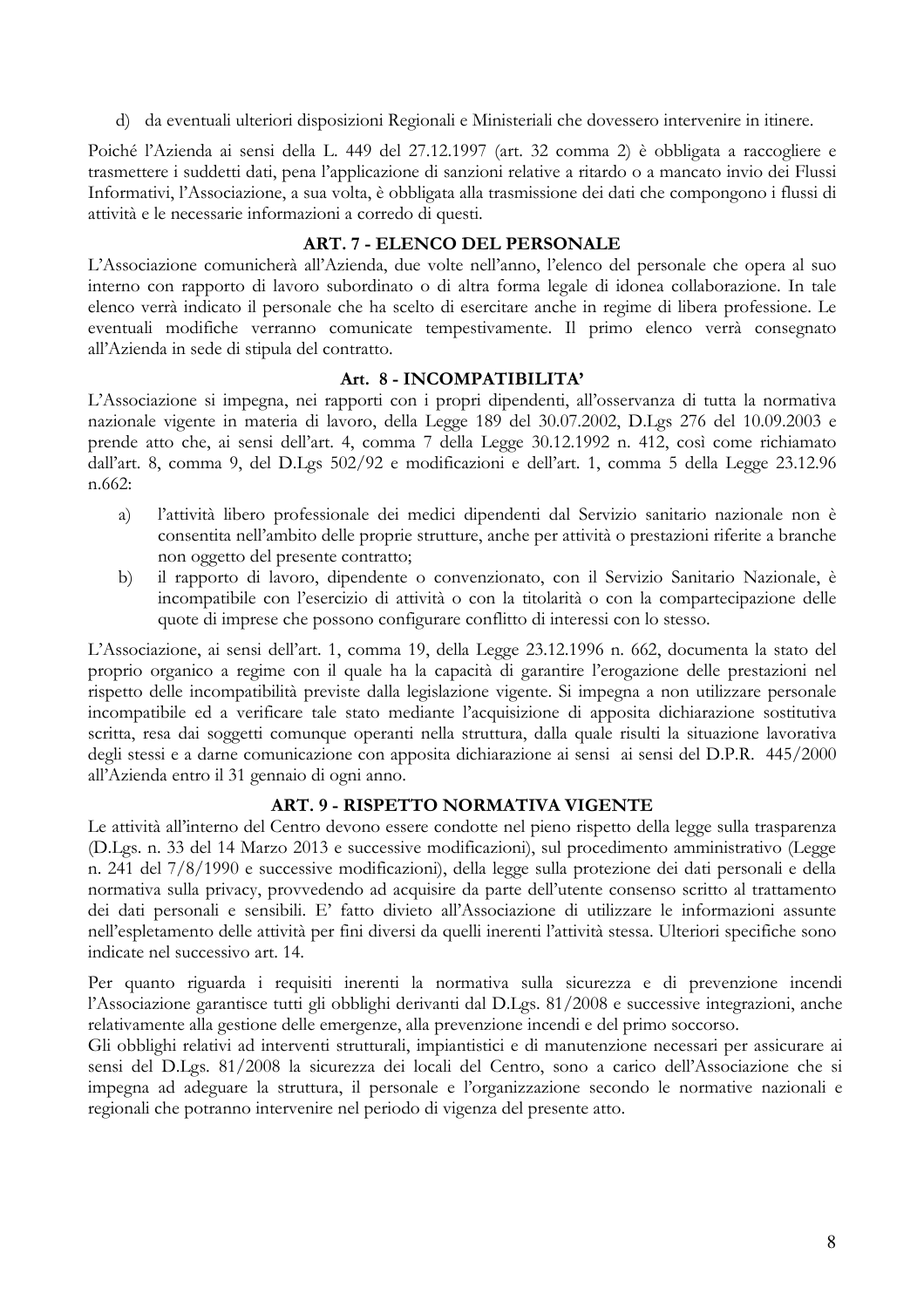## **ART. 10 - CONTROLLI**

La funzione di controllo esterno rappresenta una componente essenziale per il corretto funzionamento del sistema nel suo complesso e per favorire il miglioramento della qualità delle prestazioni erogate dal Servizio Sanitario Regionale.

I controlli saranno eseguiti direttamente dall'Azienda, secondo procedure definite, almeno una volta  $l'$ anno.

Le verifiche sull'attività hanno il compito di accertare l'appropriatezza dell'invio del paziente alla Struttura accreditata da parte del sistema pubblico, secondo i criteri concordati.

Al termine delle verifiche, sarà rilasciato idoneo e completo verbale contenente una descrizione delle operazioni compiute nonché degli esiti, concedendo, in caso di rilievi, un termine per le controdeduzioni da parte dell'Associazione.

L'Azienda si riserva, in ordine alle attività erogate dall'Associazione e sulla base dell'attuale normativa in materia, di effettuare mediante accessi diretti attività di controllo e vigilanza, tramite le strutture aziendali preposte, sul rispetto del presente accordo contrattuale, sulla qualità dell'assistenza e sull'appropriatezza delle prestazioni rese.

A tale scopo l'Associazione metterà a disposizione la documentazione sanitaria e amministrativa inerente l'attività svolta.

Si conviene altresì che saranno attivati anche controlli di tipo amministrativo effettuabili sia mediante accesso diretto al Centro, sia a mezzo della documentazione amministrativa da unirsi alla richiesta di pagamento a prova della prestazione erogata.

# ART, 11 - TRACCIABILITA' FLUSSI FINANZIARI E VERIFICA ADEMPIMENTI **FISCALI E CONTRIBUTIVI**

1. Ai sensi di quanto previsto dalla determinazione ex AVCP (ora ANAC) nº 4 del 07/07/2011, le prestazioni sanitarie oggetto del presente contratto non sono soggette agli obblighi di tracciabilità di cui all'art. 3, comma 1, Legge 136/2010; sono fatte salve diverse disposizioni normative o interpretative che dovessero intervenire nel periodo di vigenza contrattuale. L'Associazione si impegna ad utilizzare conti correnti bancari o postale, accesi presso banche o presso la Società Poste Italiane s.p.a., dedicati, anche non in via esclusiva.

2. L'Azienda, ai fini del pagamento delle competenze dovute all'Associazione, acquisirà il documento di regolarità contributiva (DURC) e la certificazione ENPAM.

La liquidazione delle competenze avverrà solo nel caso in cui l'Associazione risulti in regola con la contribuzione verso gli Enti previdenziali.

In caso di accertata irregolarità del DURC viene trattenuto l'importo corrispondente alle inadempienze accertate nel DURC medesimo, e tale importo è versato direttamente dall'Azienda a INPS e/o INAIL come intervento sostitutivo.

# ART 12 - EFFICACIA DELL'ACCORDO CONTRATTUALE

Il presente accordo contrattuale è sottoscritto dall'Azienda USL Toscana Centro nel cui territorio la Struttura ha sede, ed ha efficacia nei confronti di tutte le altre Aziende sanitarie del territorio regionale ed extraregionale che intendono usufruire delle prestazioni previste nell'accordo stesso.

Nel rispetto della normativa vigente, è consentito, in fase di esecuzione del contratto, il subentro di altro soggetto in possesso dei requisiti di legge nella gestione del Centro.

# ART. 13 - INADEMPIENZE, SOSPENSIONE, RECESSO, RISOLUZIONE 1. Inadempienze e penali.

Nel caso di riscontrate inadempienze al presente contratto, l'Azienda è tenuta a contestare per iscritto tramite PEC le inadempienze stesse; le eventuali controdeduzioni dell'Associazione dovranno essere comunicate all'Azienda entro e non oltre il termine massimo di 15 giorni dal ricevimento delle contestazioni.

In caso di non accoglimento delle controdeduzioni da parte dell'Azienda, il competente Ufficio aziendale procederà all'applicazione delle penalità commisurate al danno arrecato e graduate, in base alla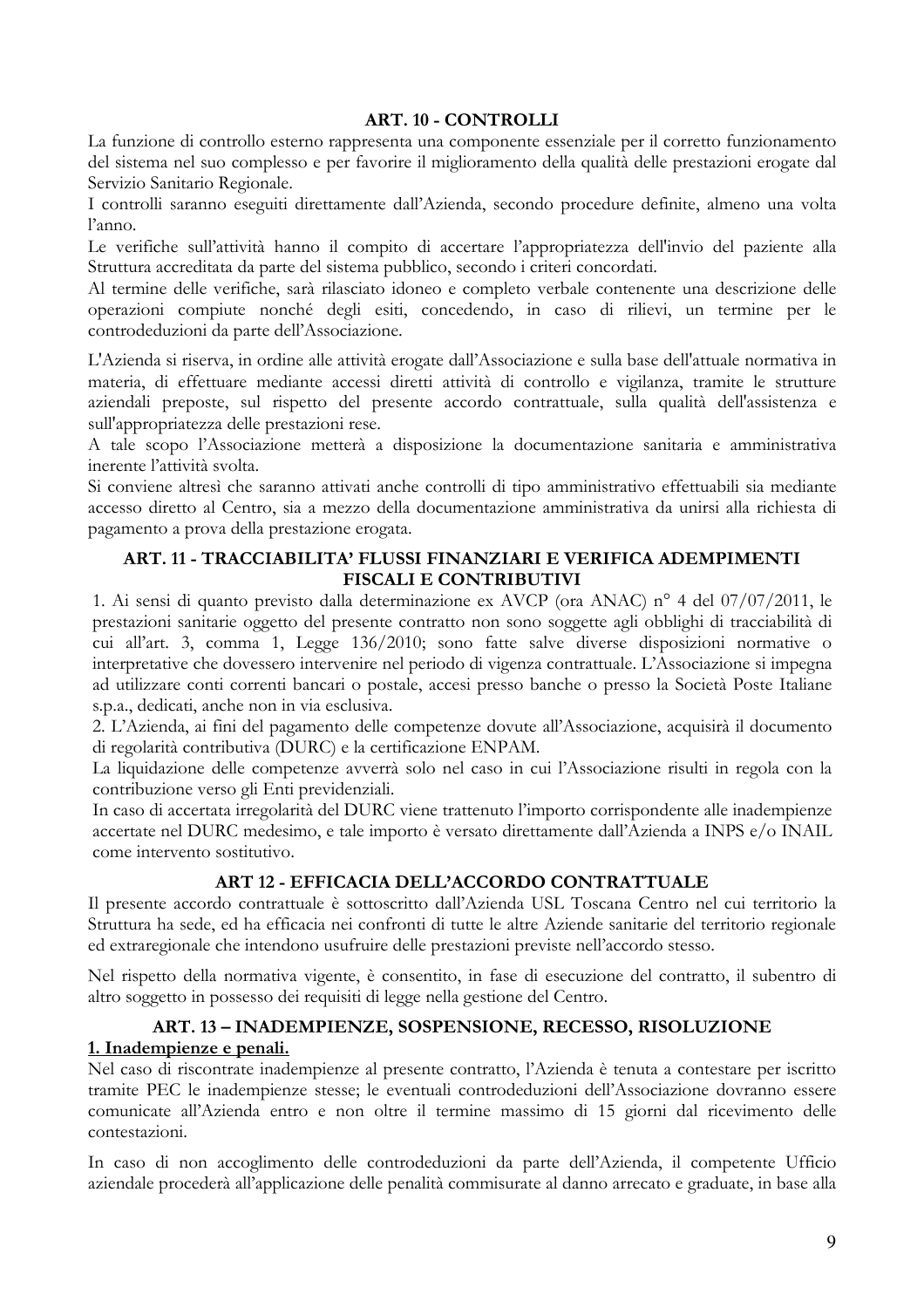gravità della violazione, da un minimo di  $\epsilon$  400,00 ad un massimo di  $\epsilon$  1.000,00 anche tramite compensazione con quanto dovuto all'Associazione per le prestazioni rese.

L'applicazione delle penali previste dal presente articolo non preclude il diritto dell'Azienda a richiedere il risarcimento degli eventuali danni derivanti dalla mancata o non conforme attività dovuta ai sensi del presente accordo. La richiesta e / o il pagamento delle penali di cui al presente articolo non costituisce esonero in alcun caso per l'Associazione dall'adempimento dell'obbligazione per la quale è inadempiente e che ha fatto sorgere l'obbligo di pagamento della medesima penale.

L'Azienda si riserva di sospendere il pagamento dei corrispettivi mensili in caso di inadempienza o scorretto invio della rilevazione mensile delle presenze.

#### 2. Sospensione

L'Azienda si riserva la facoltà di sospendere il contratto qualora accerti il mancato rispetto degli adempimenti previsti dall'art. 5 del presente accordo. Di fronte a tale inosservanza sarà concesso all'Associazione un termine di 30 giorni dalla contestazione affinché si adegui alla normativa. Al termine di tale periodo, qualora venga verificato il persistere dell'inottemperanza, si procederà a sospendere la convenzione per 90 giorni, al termine dei quali, nel caso perduri la violazione, il contratto si intenderà automaticamente risolto.

#### 3. Recesso

Qualora l'Associazione intenda recedere dal contratto deve darne comunicazione all'Azienda tramite PEC con preavviso di almeno tre mesi.

L'Azienda può recedere dalla convenzione per motivate esigenze di pubblico interesse o per il sopraggiungere di diversa normativa regionale o nazionale in materia, dando comunicazione tramite PEC con preavviso di tre mesi. In tale caso, nessun indennizzo è dovuto all'Associazione da parte dell'Azienda.

#### 4. Risoluzione

L'Azienda può risolvere il contratto previa comunicazione scritta inoltrata tramite PEC e con preavviso, di norma, di un mese, nei seguenti casi:

- reiterate contestazioni per fatturazione errata;

- reiterate ipotesi di inosservanza delle disposizioni del presente contratto tali da essere valutate dall'Azienda, per la natura dei fatti che le costituiscono o dei motivi che le hanno determinate, causa di risoluzione del contratto:

- sospensione dell'attività non preventivamente concordata con l'Azienda.

#### 5. Clausola risolutiva espressa

Il presente contratto decade di diritto nei seguenti casi:

- ritiro dell'autorizzazione / accreditamento sanitario;

- accertato caso di incompatibilità ai sensi dell'art. 8 addebitabile a responsabilità della Struttura;

- nel caso in cui nella gestione e proprietà della Struttura vengano accertate infiltrazioni mafiose da parte della Prefettura;

- in tutti i casi previsti dalla normativa vigente.

#### **ART. 14 - PRIVACY**

Il trattamento dei dati personali dovrà avvenire nel rispetto delle norme del D.Lgs. 196/2003 e del "Regolamento attuativo del Codice in materia di protezione dei dati personali di cui al D. Lgs. n. 196/2003" adottato con delibera del Direttore Generale n. 173/2018 visibile sul sito aziendale www.uslcentro.toscana.it alla voce "privacy".

L'Associazione si impegna, altresì, al rispetto di quanto previsto in materia di protezione dei dati personali dal Regolamento Europeo Privacy nº 2016/679 del 27.4.2016.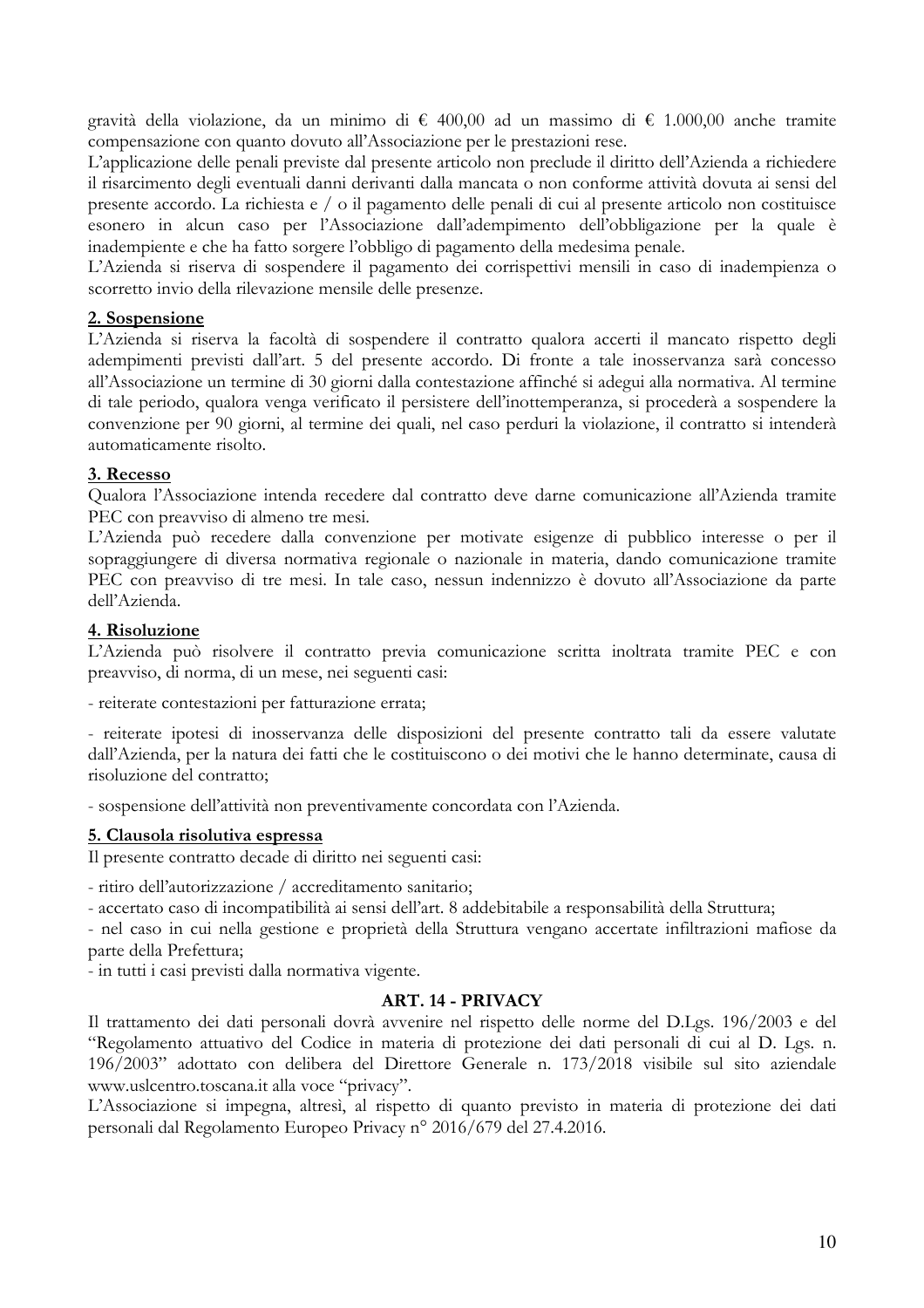L'Associazione, nell'effettuare le operazioni ed i compiti ad essa affidati, dovrà osservare le norme di legge sulla protezione dei dati personali ed attenersi alle decisioni del Garante per la protezione dei dati personali provvedendo ad evaderne le richieste.

L'Associazione è altresì tenuta ad osservare compiutamente quanto disposto dal D. Lgs.196/03 ed in particolare dovrà informare l'Azienda in merito alla puntuale adozione di tutte le misure di sicurezza previste, così da evitare rischi di distruzione e perdita, anche accidentale, dei dati stessi, di accesso non autorizzato o di trattamento non consentito o non conforme alle finalità della raccolta.

In ogni caso l'Associazione si impegna espressamente a non effettuare operazioni di comunicazione e diffusione dei dati personali sottoposti al trattamento verso soggetti terzi diversi dall'Azienda committente o dai soggetti sopra indicati senza preventivo consenso dell'Azienda stessa, non rientrando tali operazioni tra quelle affidate all'Associazione.

## Art. 15 - POLIZZE ASSICURATIVE

A copertura dei rischi inerenti l'attività svolta per conto dell'Azienda dall'Associazione con mezzi, strumenti e personale propri, il contraente dichiara espressamente di essere in possesso della polizza assicurativa per la responsabilità civile verso terzi, con massimali adeguati e dal medesimo ritenuti congrui, della polizza assicurativa a copertura del rischio incendio fabbricati, nonché della polizza infortuni in favore dei soggetti che usufruiscono delle prestazioni oggetto del presente accordo, esonerando espressamente l'Azienda da qualsiasi responsabilità per danni o incidenti che dovessero verificarsi nell'espletamento della attività oggetto dell'accordo stesso.

# ART. 16 - CODICE DI COMPORTAMENTO

Il soggetto contraente è tenuto a far osservare a tutti i professionisti e a tutto il personale operante a qualsiasi titolo nella struttura stessa, i principi contenuti nel codice di comportamento dell'Azienda USL Toscana Centro adottato con deliberazione n. 1358 del 16.09.2016 e pubblicato sul sito aziendale alla voce "amministrazione-trasparente- disposizioni generali – atti generali".

# **ART. 17 - FORO COMPETENTE**

Per ogni controversia le parti convengono che sia competente il Foro di Firenze.

# ART. 18 - DECORRENZA E DURATA

La presente convenzione produce effetti dalla data di apposizione dell'ultima firma in formato digitale e avrà scadenza il 31.12.2020.

L'effettiva attivazione del nuovo modello organizzativo rappresentato nel presente accordo contrattuale decorrerà dal 01.01.2019.

In considerazione del carattere innovativo del presente accordo contrattuale rispetto ai precedenti, le parti concordano di prevedere un periodo transitorio di sei mesi per la piena attuazione di quanto previsto nel presente contratto.

Per gli stessi motivi, le parti convengono che la nuova organizzazione del servizio prevista con il presente accordo verrà attivata a decorrere dal 01.01.2019 ed avrà validità di 24 mesi, e cioè fino al 31.12.2020.

Per quanto sopra espresso, ed a seguito di quanto indicato al precedente art. 4, il tetto di spesa complessivo per l'anno 2018 è pari ad € 420.000,00, mentre per il 2019 e seguenti sarà di € 499.885,44.

Alla scadenza del 31.12.2020, dopo verifica dell'attività svolta ed a seguito di accordo espresso tra le parti, è possibile rinnovare il contratto di anno in anno verificato il fabbisogno e nel rispetto delle normative in quel momento vigenti per la scelta del contraente, per ulteriori due anni. Alla scadenza è prevista la possibilità di attivare una proroga di tre mesi.

Ogni variazione al presente contratto deve essere concordata fra le parti e recepita con atto scritto, fatte salve eventuali decisioni a livello nazionale e regionale in materia.